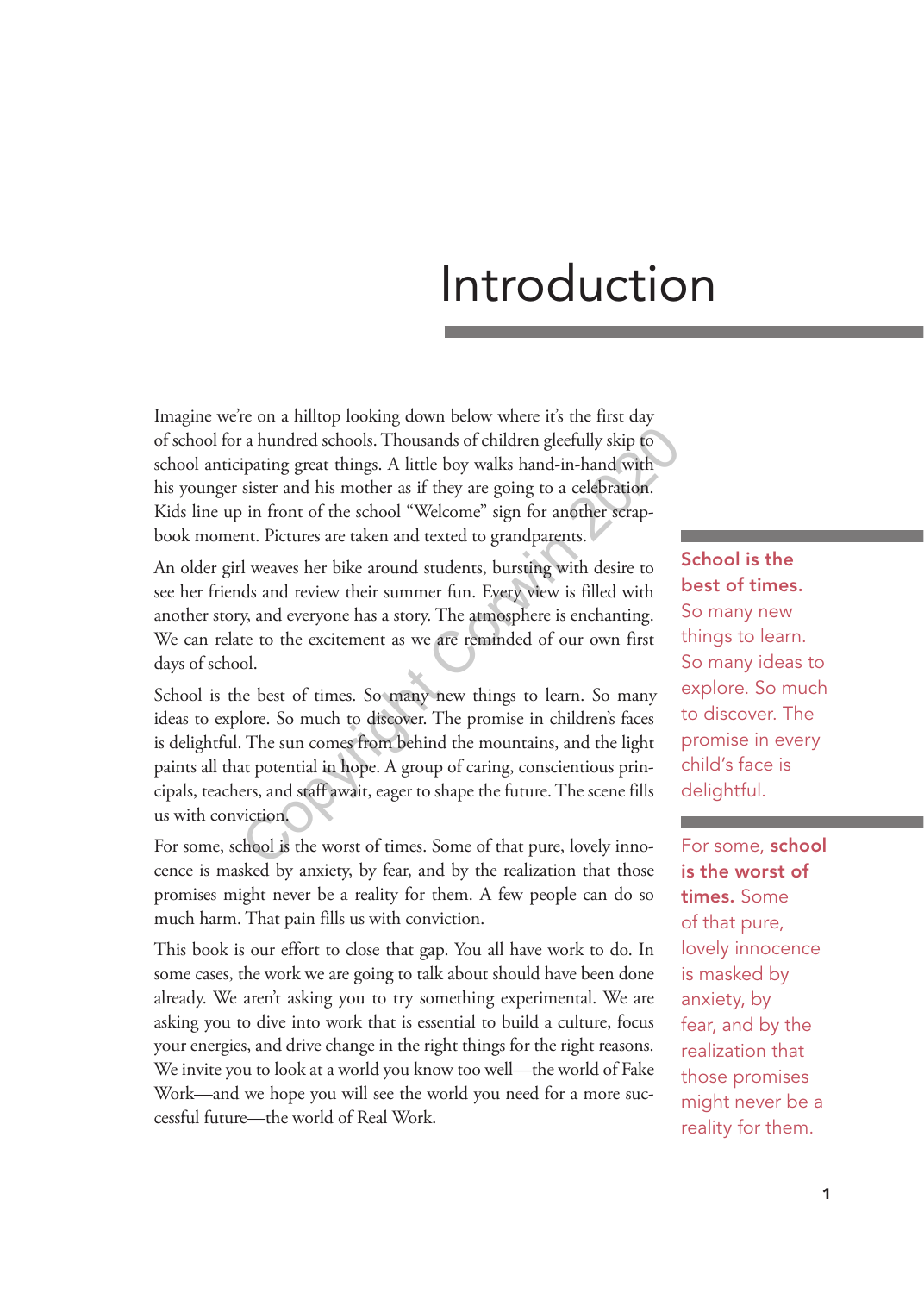We hear, over and over again, that Fake Work is infecting your districts and schools and the other institutions and other organizations diverting educators from focusing on the Real Work of learning. We're here to assure you that there is hope by applying a better way of working, planning, and collaborating. Here you'll find the steps to building a high-performance culture focused on student success.

## It's All About Student Success

We (Gaylan and Betty) have a deep and abiding belief in education and believe that learning is the path to freedom, to civility, and to the growth of a society. We hold that belief for all learners: children, adolescents, on-the-job students, and adults. Student success is the top priority in all of the work that we do.

We care immensely about educators and education. We believe that educators are remarkably caring, dedicated, and even sacrificial, and they deserve to be valued, loved, and respected. No society thrives without education as its backbone. When we talk about educators, we mean the many different people who serve in educational organizations, from administrators to teachers to board members to leaders. We mean educators in our school systems, but also in business and government where educators are also critical to building highperformance cultures and developing people to serve the bigger needs of society. cents, on-the-job students, and adults. Student success is the ity in all of the work that we do.<br>We care immensely about educators and education. We educators are remarkably caring, dedicated, and even sace they deserve t

We know this huge group of educators are the foundation to our civilization as a whole, yet are under-appreciated and patronized rather than honored with fair pay and fair credit for their value. Having worked with hundreds of educators in many capacities, we are moved by the selflessness and sacrifice they make in spite of low pay, long hours, and increasing demands. The current culture is quickly driving out committed teachers. That has to stop. We can't build sustainable cultures with the teacher turnover we are currently experiencing.

Students confirm our feelings. Just ask students if they believe teachers are important to their learning, and you will hear a resounding "Yes."

## This Book Is About Real Work

Despite the title, this book is not about Fake Work; it is about Real Work—valued, important, critical work. Fake Work is the analytical lens we use to discuss the problem. Fake Work explains a unique pathology about how Real Work is missed, overlooked, and misunderstood. Our goal is to evaluate issues that impede Real Work, and ultimately we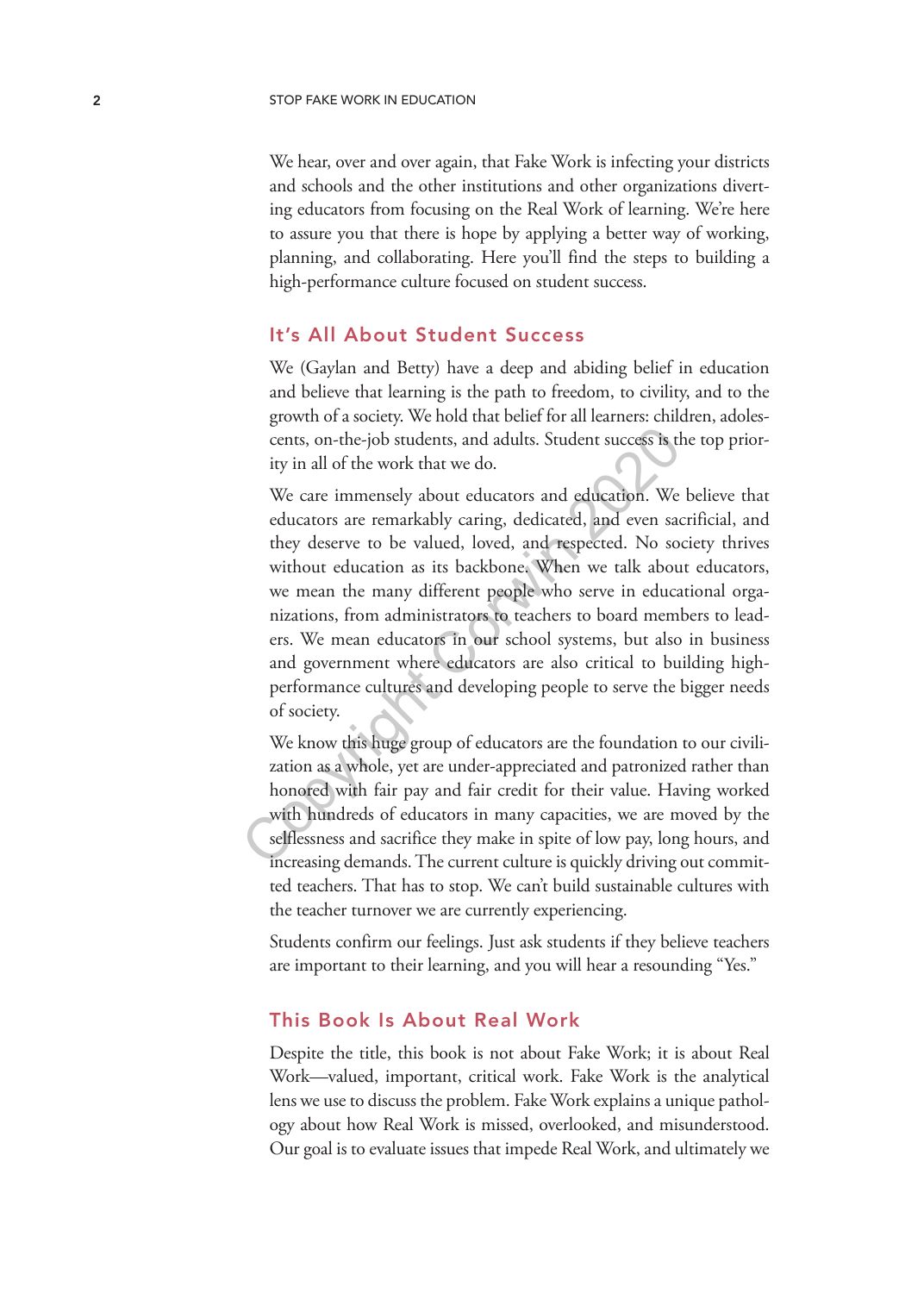hope to show our readers how to be more effective and how to create new paths to achieving extraordinary results for their students.

Everyone knows someone who is lazy and who doesn't really care. But in our experience educators are amazingly hardworking, dedicated people. We know people work hard—but we also know that people do not always work purposefully.

The truth is that organizations are plagued—not by lazy people or procrastinators—but by hardworking people too often working against the most important needs of the organization—too often unaware of those real needs. These issues create sinkholes where value is degraded, where not all students realize success, and where morale is suffering.

Ultimately, the simple answer is to **rethink the work you are doing**.

- Does it enhance learning or diminish it?
- What would enhance learning?
- What barriers could we remove?

When individuals, teams, and organizations focus on how to do Real Work, we see astonishing opportunities for change and growth.

Figure 0.1, the Transformational Design Model, is an essential metaphor for this book. You will see it again and again. It acts as a guide to organize our thinking and the processes we use to change organizations and create success. Culture, along with the three focal points of strategy, alignment, and execution, represent a chain of events that guide organizational success. the simple answer is to **rethink the work you are doing.**<br>
So it enhance learning or diminish it?<br>
at would enhance learning?<br>
at barriers could we remove?<br>
iduals, teams, and organizations focus on how to do Real<br>
e aston

That success is dependent on those four interwoven factors:

## **Culture**

- 1. Develops and defines leadership to serve the best interests of your vision.
- 2. Creates and nurtures values and the behaviors that support those values.
- 3. Communicates and shares information.
- 4. Cultivates teams.
- 5. Facilitates Real Work.

Organizations are plagued—not by lazy people or procrastinators but by hardworking people too often working against the most important needs of the organization too often unaware of those real needs.

Figure 0.1 The Transformational Design Model: An Essential Process for Systemic Change

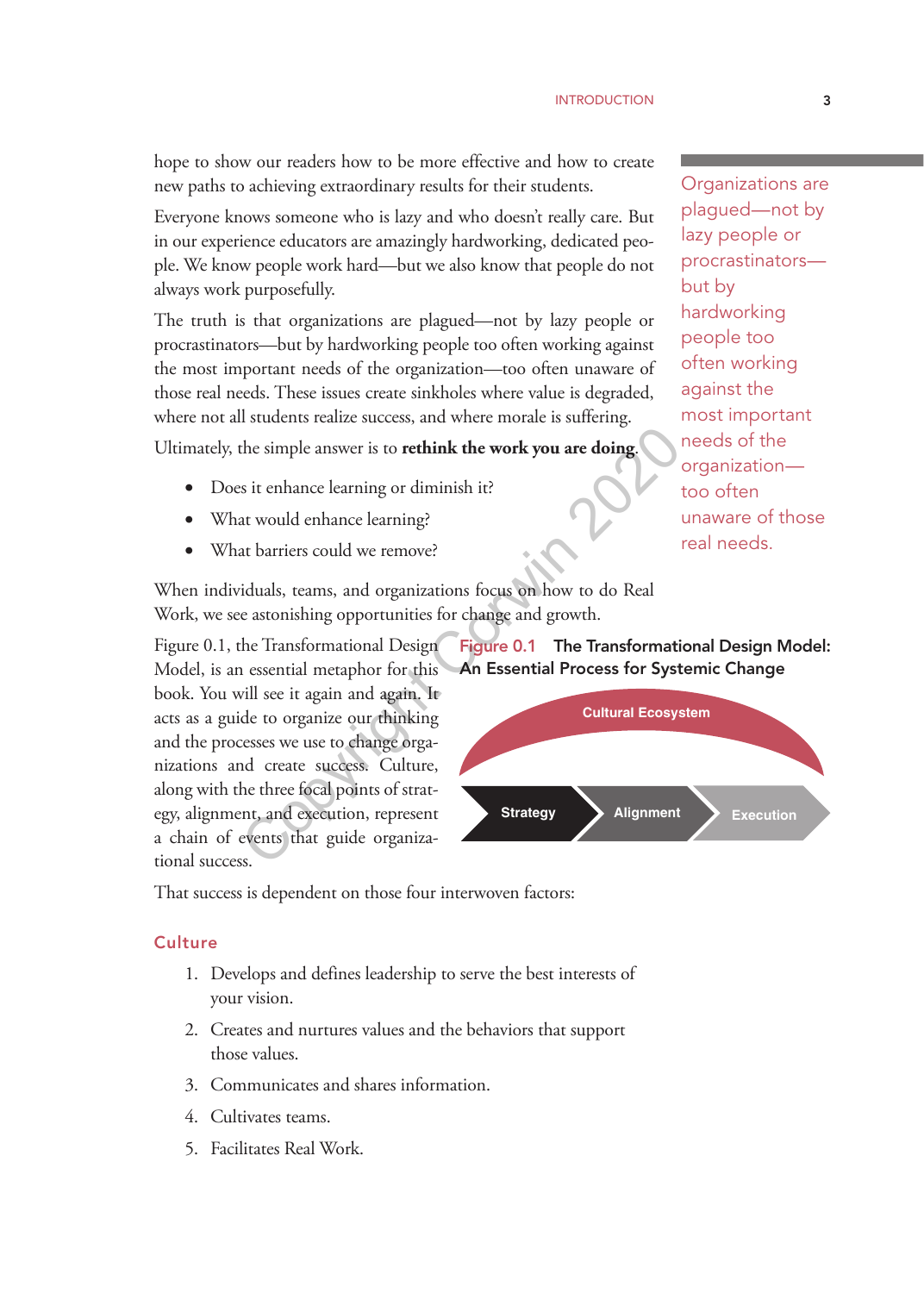#### Strategy

- 6. Defines and articulates organizational objectives or goals.
- 7. Creates strategies that discriminately drive work to achieve those goals.

## Alignment

- 8. Brings teams together to build a cohesive force with a common focus on strategies.
- 9. Translates strategies into Real Work—the priorities of daily work.

#### Execution

- 10. Acts on the priorities and takes responsibility for team and individual success.
- 11. Monitors and reports on Real Work to ensure accountability and to adjust to the realities of work.



Ultimately, we are trying to ensure that all daily work is strategically connected. Figure 0.2, Hierarchy of Strategic Logic, is another key model that shows the language of strategic planning. We address this in detail in Section II, in the Prologue, and throughout the Paths to Real Work.

Strategy defines the goals, and execution defines the daily work the actions that every individual must do to achieve those goals.

So every action item in every person's Real Work plan—their personal priorities—should have a direct link, a line-of-sight to the top—the highest intentions of the organization. That's Real Work. In the strategic plan, every strategy should link to objectives and every objective should link to the mission and vision.

We have found that 50 percent of all work is Fake Work (Peterson & Nielson, 2009). As we began to do research, we made this very important discovery: Much of the hard work people do for their organization has little to do with the strategies of their organization. Lots of the work people do may seem necessary, and is often time-consuming and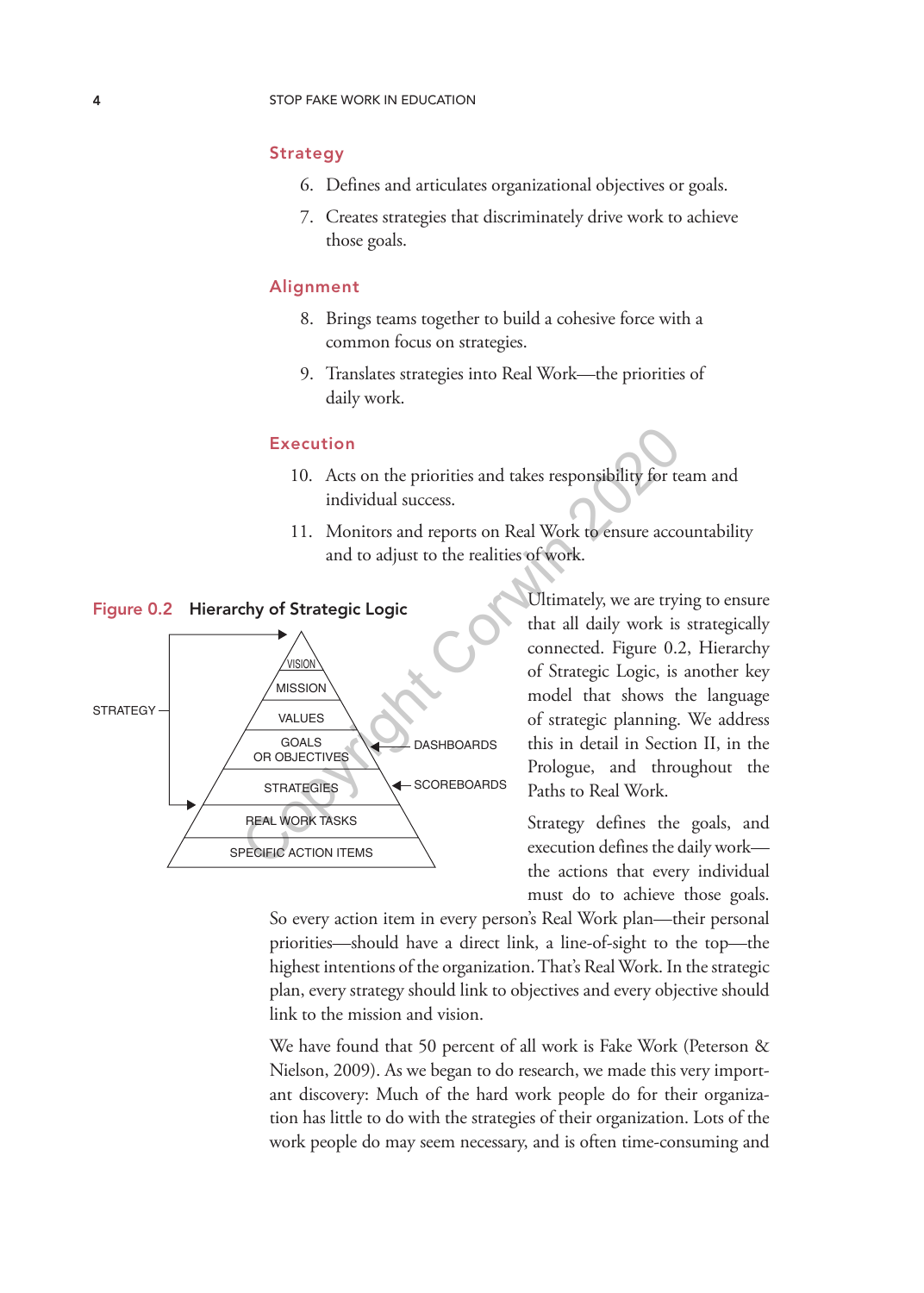## Fake Work

Work that is not directly linked to the strategic intent of an organization. Fake Work is work disconnected from our common purpose, wastes time and energy, and fractures our promise to serve the highest needs of our educational institutions. Educators cannot afford to do Fake Work. They have neither the time nor the energy to dedicate to work that isn't focused on strategic intent.

difficult to complete, but is not strategically important and therefore should not be consuming precious time and energy.

## We Use Real Educators' Stories

In the last few years, as we have shared the concept of Fake Work with others, we have been inundated with stories. Whether during conferences or in small groups, people line up to tell us their personal Fake Work stories and the serious problems Fake Work is causing in their organizations. We have been surprised—over and over again—at how forthcoming people are about the plague of Fake Work. We have included those stories in this book. complete, but is not strategically important and therefore<br>e consuming precious time and energy.<br>**Real Educators' Stories**<br>we years, as we have shared the concept of Fake Work with<br>ave been inundated with stories. Whether

These stories come from our work, our colleagues, our clients, our friends. The complexities of systems, teams, and people come to life in these stories.

The stories are universal. If you work in a school or district, chances are your own experiences will resonate with those you read here. Many of the stories deal with the failings and frustrations of people, teams, and institutions. You will find many of the stories in Section II of the book. They can be frustrating because they are stories about real people caught in the web of Fake Work.

We felt it was best to maintain the anonymity of the schools and people that the stories involve. We have used pseudonyms for almost all of them. We have changed gender, ethnicity, and other factors. Names of schools have also been changed so they can't be recognized. We've learned that many people think it's about them, and our answer is: "It could be." But not you and not your school, just the possibility of being in the same situations.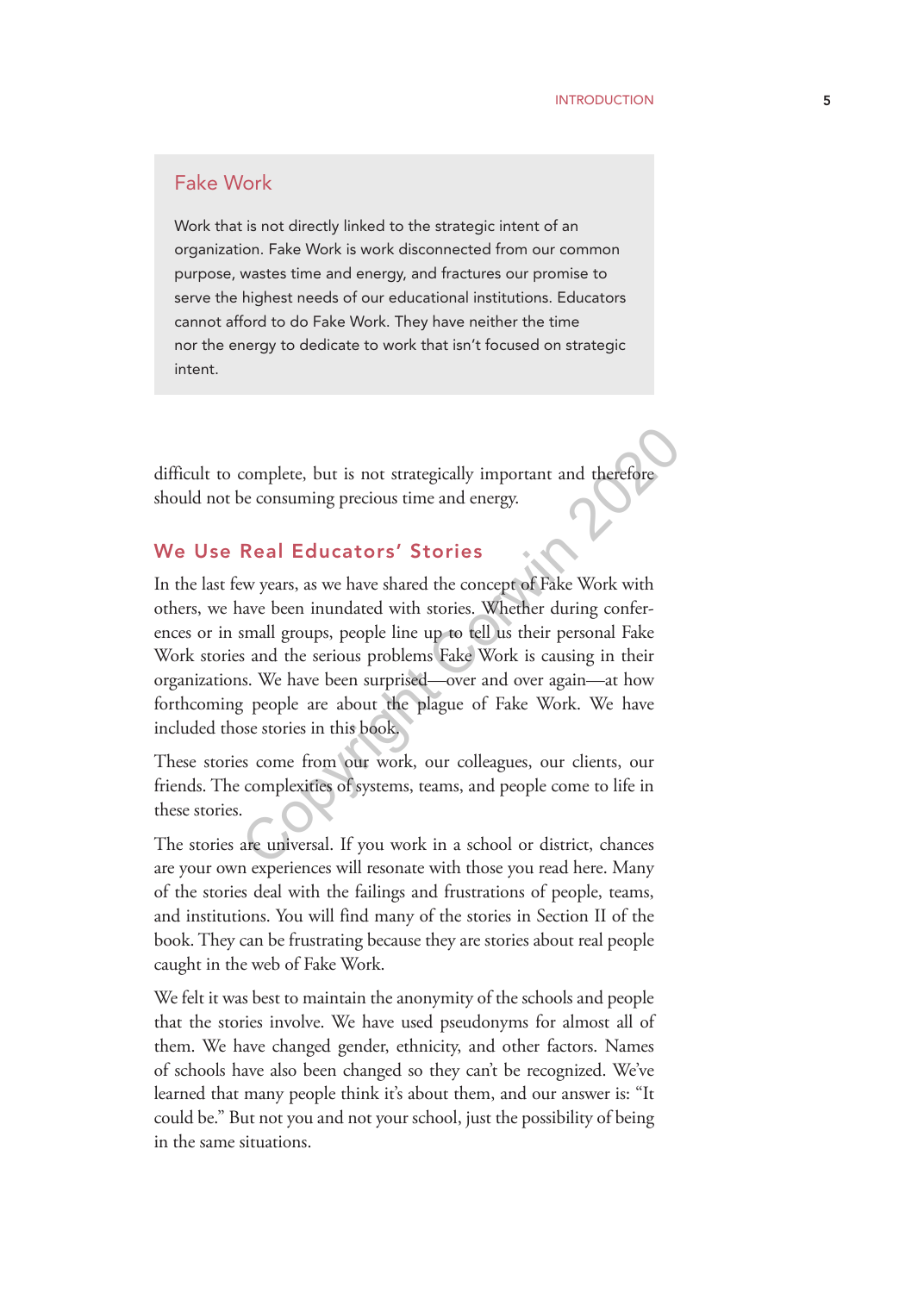In a few cases, like those involving Dr. Duron, Dr. Hernandez, and Dr. Reina, actual people are referred to and discussed. These are from people we know, requested information from, or interviewed.

Not all of the stories are about what's not working! In the Paths to Real Work, you will find inspiring stories where leaders and teams have learned from their mistakes and made changes that improved their school culture and the effectiveness of their work.

In this Introduction we begin with the "Journey From a 'D' School to a Blue Ribbon School" story because it frames the essence of the whole book. We like this story because it illustrates the work a school can and must do to create a high-performance culture. Further, this journey feels like the goal of education: to face the truth, to assess your strengths and weaknesses, to make a plan to change, and to make changes that get results.

"Journey From a D School to a Blue Ribbon School" was composed with the immense help of Laura Reina, vice principal of Edith Bowen Laboratory School (EBLS), a K–5 charter school located on the campus of Utah State University, in Logan, Utah. Acceptance to the school is determined through a lottery, a process that ensures that the population of the school is culturally, socially, and economically diverse. The school is a Title I school with 356 students: 35% of whom are eligible for free or reduced lunch and 15%–20% of whom are minorities. In addition, 16% of the students at the school qualify for and receive special education services (Reina & Stewart, 2019, p. 6). feels like the goal of education: to face the truth, to assess ye and weaknesses, to make a plan to change, and to make get results.<br>"Journey From a D School to a Blue Ribbon School" we with the immense help of Laura Reina

# JOURNEY FROM A "D" SCHOOL TO A BLUE RIBBON **SCHOOL**



In the report Our EBLS Journey: Making Change (Reina, 2015) as well as their article in the Journal of School Leadership, Laura Reina and Courtney Stewart (2019) recount the powerful story of success of Edith Bowen Laboratory School from a D-rated school to an A-rated Blue Ribbon school. What follows are some excerpts from the report and the article as well as elaborations from Vice Principal Laura Reina.

"In 2011, as the new core was officially adopted [in Utah], the school struggled, along with many within the state, to implement the core with fidelity. A new assessment system was put in place to measure instruction regarding the new curriculum, and schools were graded for the first time.

"School grades were determined by looking at various aspects of achievement data, attendance, and overall performance. In the initial year of grading, [EBLS] received a 'D' grade. The following year it was a 'C' and then the next 2 years the school had an 'A' with continual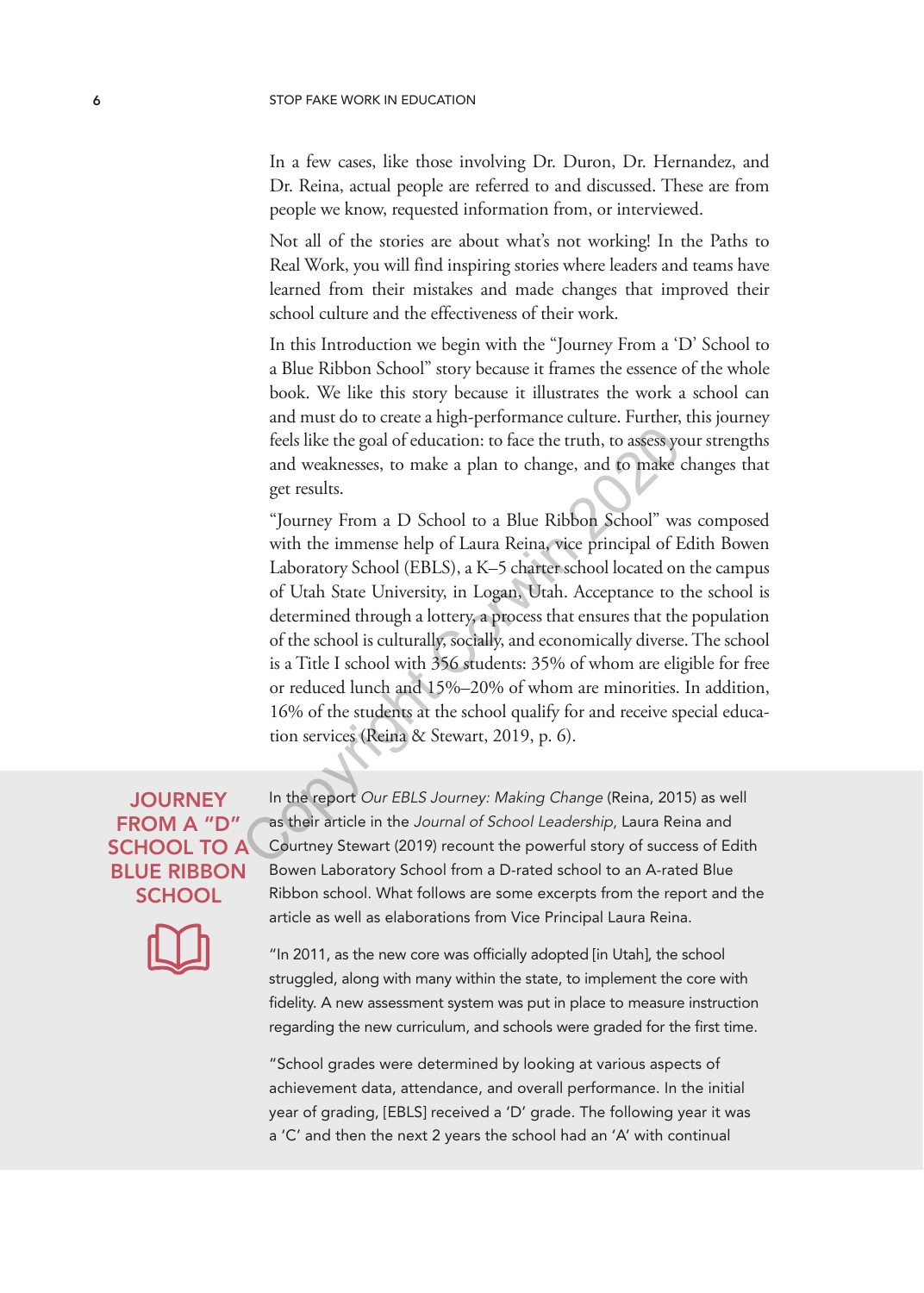growth in all areas. In 2016, the school was awarded a National Blue Ribbon and named a top charter school in the state and nation.

"In 2011, just prior to the 'D' grade, a new principal was named" (Reina & Stewart, 2019, p. 6).

In 2013, between the two school years, teacher turnover was 16 percent and went to 26 percent the following year. These were indicators of change, but also dysfunction.

"At the beginning of the 2011–2012 school year, a new administrator was hired [Mr. Phillips, a pseudonym]. He had a wealth of experience, over 40 years in education, and, having been an assistant superintendent, understood schools at all levels. He was informed of the trials the school had faced and knew that he had financial, personnel, and academic issues that needed resolution. His approach to this situation was not one of force or power; instead, he was quiet, patient, and supportive" (Reina & Stewart, 2019, p. 12). is in education, and, having been an assistant<br>ent, understood schools at all levels. He was informed of the<br>col had faced and knew that he had financial, personnel,<br>ic issues that needed resolution. His approach to this<br>s

I remember many different things he said, like "I always think it's about the people, and your relationship with them."

Some weren't patient with his "go slow" approach. However, he worked on building relationships with every faculty member and wanted to learn what was happening from their perspective. Others just wanted the toxic staff let go.

Mr. Phillips's goal was to make systemic changes. It started with an evaluation of the school as a professional learning community (PLC), "which helped to shape the systematic plan for executing change. The plan came to be known as the 'journey plan' and was described by teachers as 'here's where we were trying to go, here's where we are, here's where we go from here'" (Reina & Stewart, 2019, p. 14).

We assessed ourselves, made a plan, and mapped out the route. The Journey Plan had four key elements:

- 1. Create a common mission and vision for the school.
- 2. Develop and expect acceptable behaviors for successful collaboration.
- 3. Create a guaranteed and viable curriculum.
- 4. Develop a process for improving instruction. (Reina & Stewart, 2019)

*(*Continued*)*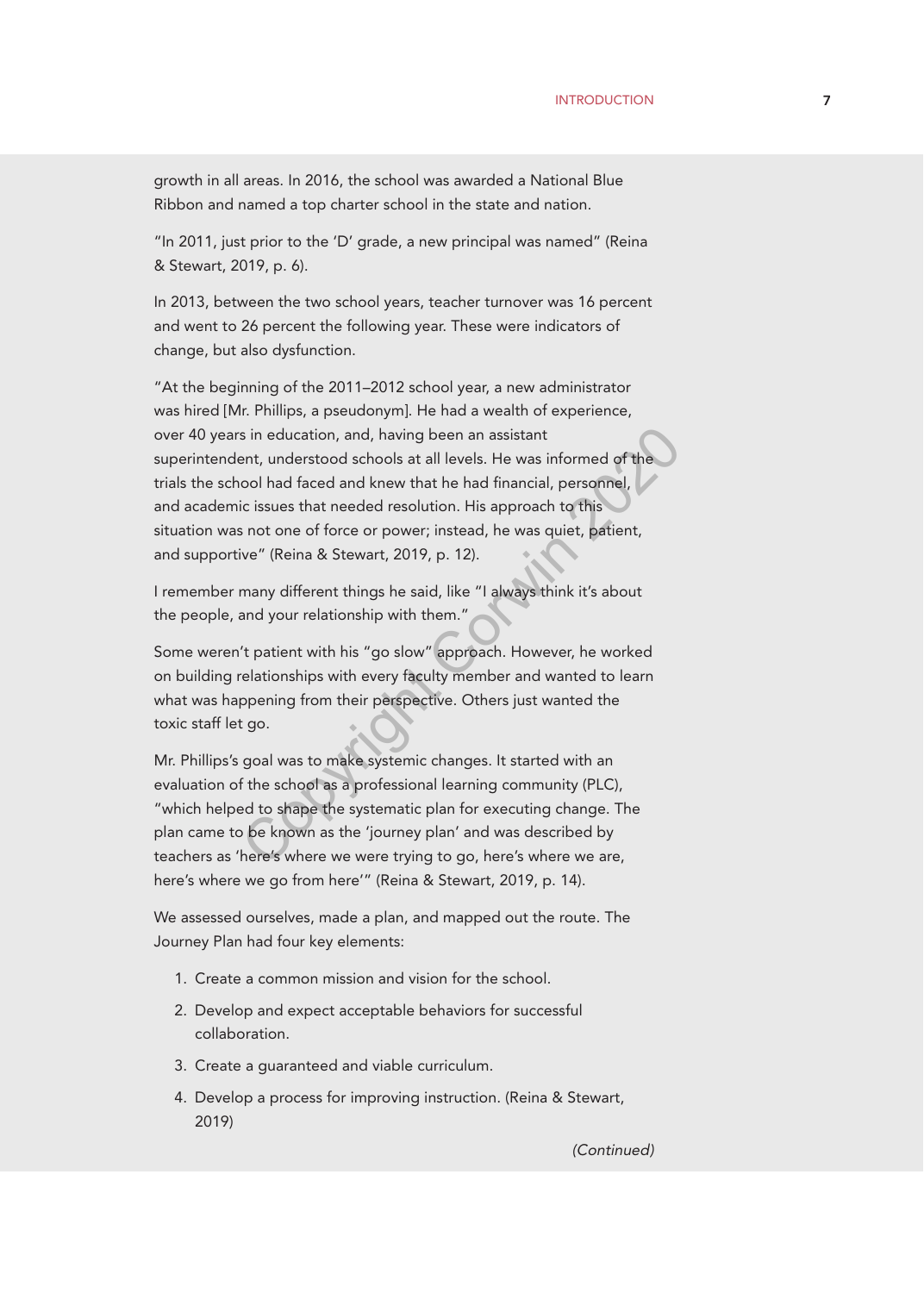## Our Journey Plan (Continued)

1. Create a common mission and vision for the school. During the 2013–2014 school year, the school went through an extensive process to develop a mission and vision statement for the school that we could all agree on. This process was challenging. Many people resisted the change and rebelled. Ultimately, people had to choose to get on board and continue forward with the school or find another place.

Luckily, many teachers understood the goal of having a mission and vision that we could believe in and that would move us forward. Those who were unwilling to get on board were clearly anchors pulling us down.

When we got down to the mission and vision, it had these components. EBLS will

- serve as a fully functioning elementary school,
- take on the responsibility for teaching K–5 students using the most effective evidence-based practices,
- serve as a model for preservice teachers who will be mentored by master teachers,
- be actively engaged in conducting and disseminating research in the field of elementary education. (Reina, 2015)
- 2. Develop and expect acceptable behaviors for successful collaboration. Our second objective was to establish a common set of behavioral expectations for the faculty. We wanted to establish norms for working collaboratively and for how we would show respect for each other. While we knew that consensus was not always possible, we also knew that communication and cooperation were essential. Teachers needed to share with one another, be heard respectfully, and be open to constructive criticism. We realized that our professionalism, or lack of it, would impact student learning. These behaviors became norms for the school. Forward. Those who were unwilling to get on board were anchors pulling us down.<br>
When we got down to the mission and vision, it had the components. EBLS will<br>
• serve as a fully functioning elementary school,<br>
• take on th

Teachers were given the opportunity to improve behaviors and demonstrate their effectiveness to gain autonomy, which became an essential characteristic of school growth.

3. Create a guaranteed and viable curriculum. As a school that emphasizes using the most current educational research, we focused on using evidence-based practice in curriculum, instruction, and assessment.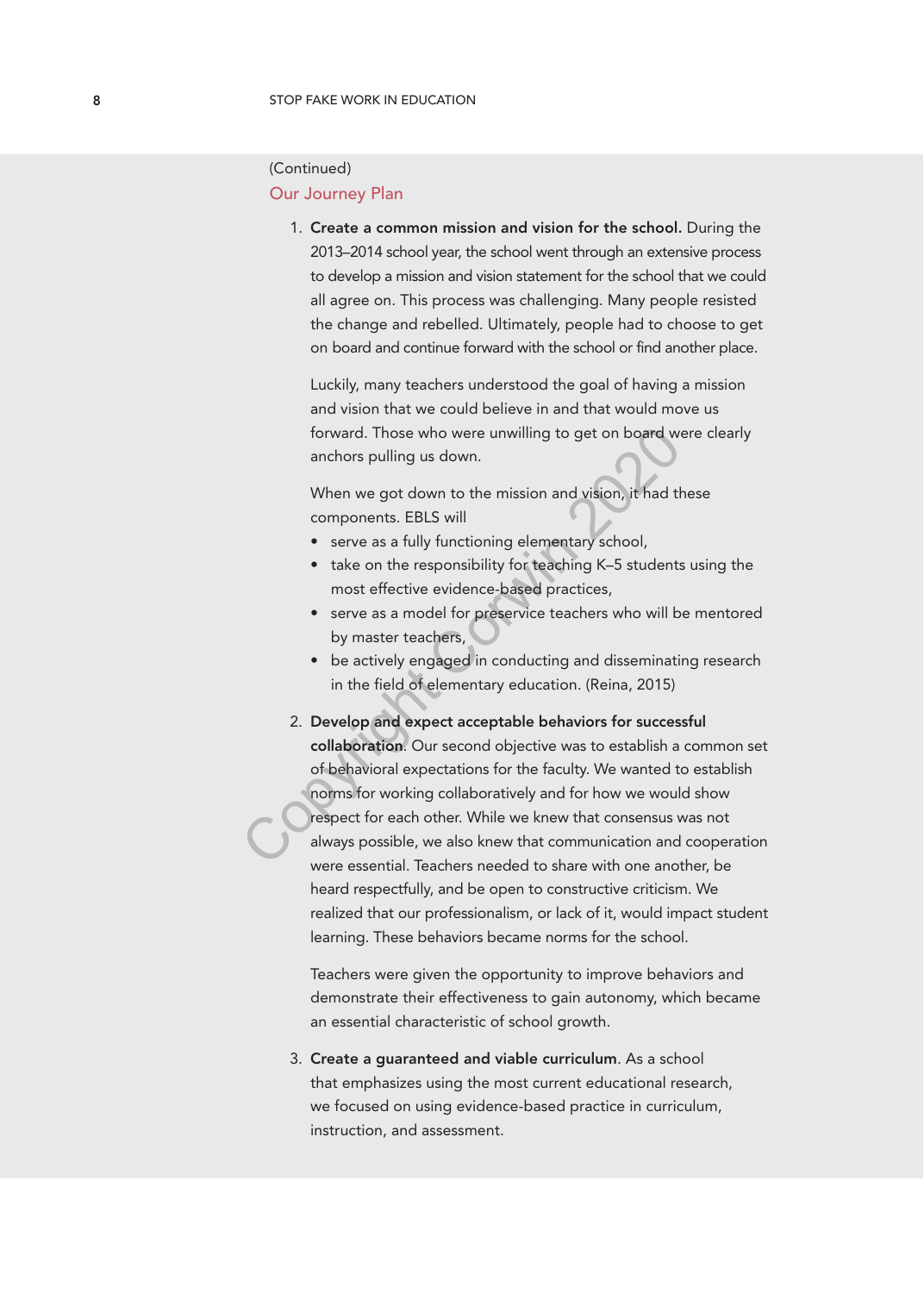We soon realized that to deliver the curriculum, we needed to ensure that our teachers took ownership of the standards. We were able to achieve this through an intensive curriculum development process. The curriculum told us what we needed to teach, but the how was in the work of the Journey Plan. We provided teachers with extensive curriculum development training. Our training began with the process of developing a guaranteed and viable curriculum and extended into creating scope and sequence maps and unpacking standards.

Meeting our goal of a quality curriculum in our Journey Plan wasn't a short process, but we knew that this was an essential step in the success of our school. It took a commitment of time, money, and administrative support to make this process a reality.

"The next step in the curriculum development process was to identify power standards for each content area. Power Standards are intended to serve as the 'most essential skills' for students to master before they exit each grade level. In identifying these standards, we were able to create a continuum of skills that would assure that all students were getting the most important information as they progressed through their learning" (Reina, 2015, p. 3). a short process, but we knew that this was an essential<br>
a the success of our school. It took a commitment of<br>
money, and administrative support to make this process a<br>
cext step in the curriculum development process was t

- 4. Develop a process for improving instruction. Implementing a process for continually improving instruction was monumental. "Teachers completed the steps of an action research methodology where they were observing, reflecting, planning, and implementing change within their instruction. This process required teachers reflect on their instruction and to ensure that student learning was the focus of their work" (Reina, 2015, pp. 3–4). Teachers were required to
	- review multiple lessons throughout the year and reflect on the effectiveness of each lesson;
	- analyze the results to determine the impact of lesson design and instruction on student performance;
	- determine what needed to be changed, and address the changes;
	- throughout the process, show they were "more confident in their ability, and began to see the impact of master teachers' efforts reflected in the academic progress of our students" (Reina, 2015, p. 4).

*(*Continued*)*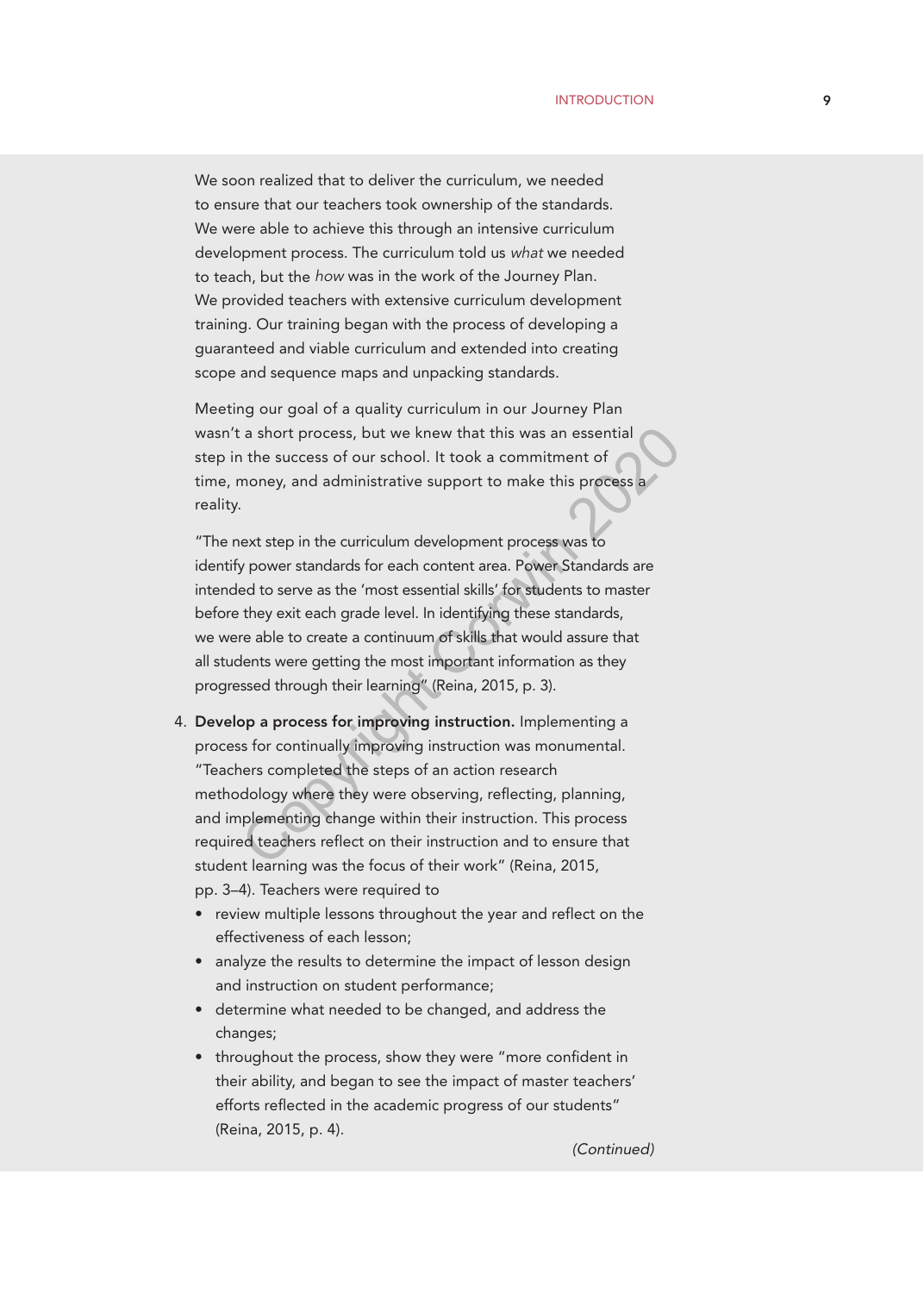#### (Continued)

As a result of implementing the Journey Plan, we started to see rich rewards for our efforts. The year after we received a D, we got a C, and then for the next two years the school received an A grade, showing continual growth in all areas.

In 2016, the school was awarded a National Blue Ribbon and named a top charter school in the state and nation. "Additionally, when analyzing the standardized state tests, we received 300 out of 300 possible academic-growth points indicating that our students had made significant gains" (Reina, 2015, p. 4).

"The hours of analysis, reflection, mapping, and professional development precipitated positive academic change for our students. They are learning at higher levels and absorbing content they did not even have access to before. Beyond the numbers, our school has strong morale and has become a community of learners. We all see a common and clear mission, and we have a vision for the endless potential of our school. Even though the first steps were terrifying, a persistent effort to bring about change has allowed us to create a school that our students and community deserve" (Reina, 2015, p. 4). The nous of alraysis, renection, mapping, and protessional<br>development precipitated positive academic change for our<br>They are learning at higher levels and absorbing content the<br>even have access to before. Beyond the numbe

# Our Research and Experience Taught Us to Focus on Work

Our careers (Gaylan's and Betty's) span over thirty years, and we have researched the way people work. We have viewed work through the lens of the scientific movement to the human relations movement to the complexities of the present. We have observed, conducted, and participated in many great training and development programs.

We have also tried to figure out why so many training and development programs fail or provide little lasting value. Our observations have led us to conclude that learning organizations require a much more work-focused approach—practical, experiential, real-world applications of the work that needs to be done. Gaylan, along with Dr. Brent Peterson, developed a process called "The Work Itself," which was a response to those experiences. It became the heart of our research and validated our approach to new methods. From there, strategic planning became essential and culture expanded with every client engagement. The Work Itself remains the centerpiece of our work but is part of a more holistic process.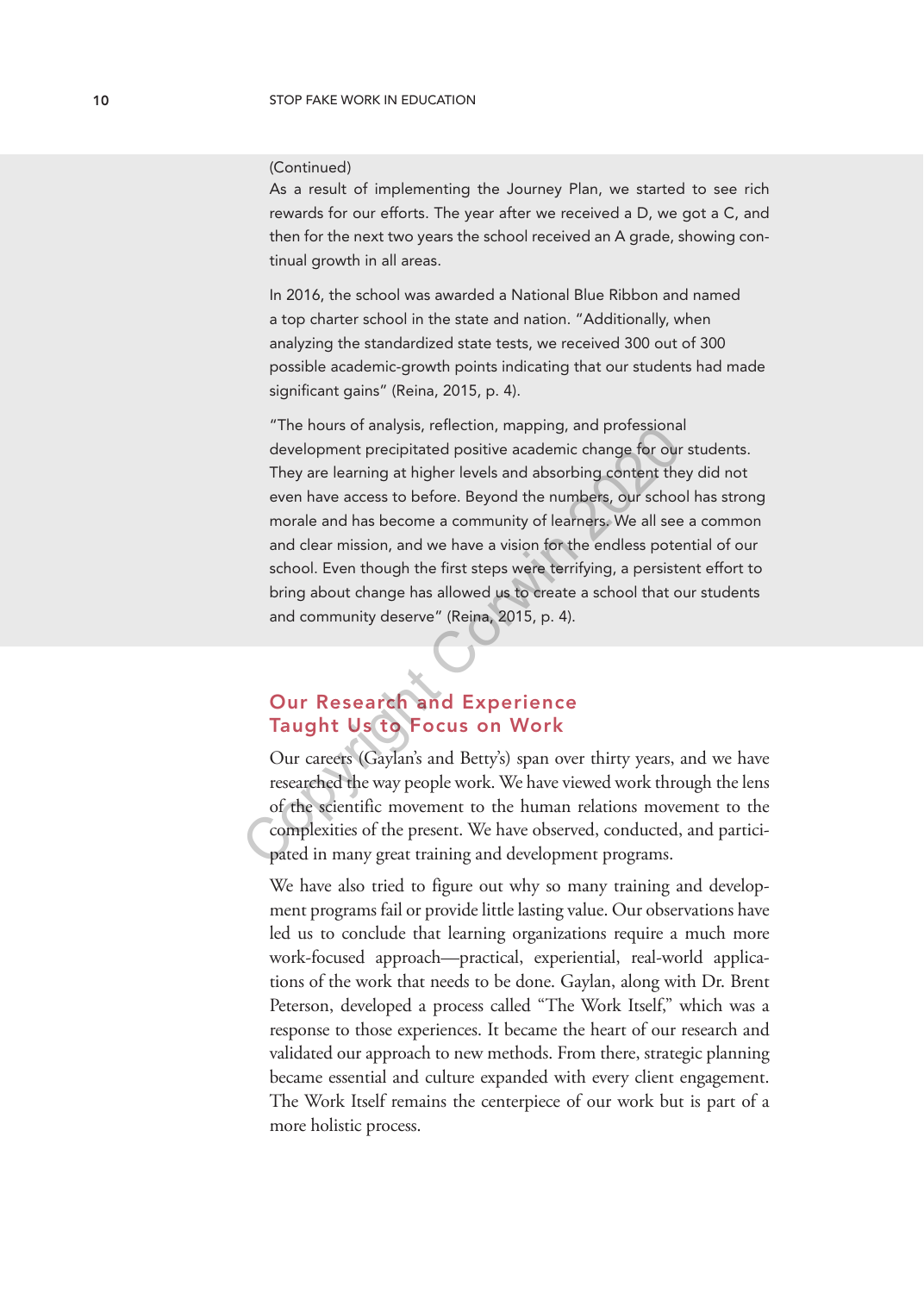We have verified our approach and collected an immense amount of data. We had the assistance of Dr. Brent Peterson and reviewed the data from the many other organizations that have done similar studies (Harris, Harvard Business Review, FranklinCovey, Effectiveness Institute, Gallup, and dozens of consulting companies). We have worked with companies large and small, government agencies, nonprofits, schools, and community groups.

In every case, Fake Work kept cropping up as a serious foe of productivity and organizational results. Brent, for example, did impact studies on many training programs and found that, generally speaking, these programs help people but have little impact on the organization and its results. We believe many of those programs helped focus attention on human interaction, but not much that affected performance.

We have worked with organizations in continuous improvement efforts, developing and implementing strategies, aligning teams and individuals with the strategies, and assisting individuals to perform critical work tasks regarding the strategy. We have done measurement studies to analyze the true impact of this work on organizational results.

Simply put, we've done our homework (and we're happy to share our answers with you!).

School leaders who follow the strategies and Paths in this book will see their school cultures thrive, will experience a staff with a renewed sense of purpose, and will see growth in student success and well-being. Watch Video 1 to hear Gaylan and Betty talk about the growth they have seen in schools that have done the work. believe many of those programs helped focus attention on<br>action, but not much that affected performance.<br>
rked with organizations in continuous improvement efforts,<br>
and implementing strategies, aligning teams and individu

## This Book Is Practical, Reflective, and Tool-Based

**Sections I and II** will help you identify and understand the primary causes of Fake Work. Chapters 1 through 5 are about problems and failings. The causes are symptoms of unhealthy organizations, and the Paths (in Section III) are procedures to get well. Everyone has experienced Fake Work, but we want to illuminate the key issues that multiply problems and compound them over time. These sections are the diagnostic work regarding organizational health.

**Section III** offers strategies for building a high-performance culture with the Paths to Real Work. These Paths mirror the Causes chapters. The intent is to take you through processes that will help you realize the potential of your organization.

In every case, Fake Work kept cropping up as a serious foe of productivity and organizational results.



Video 1: The Benefits of Doing Real Work

To read a QR code, you must have a smartphone or tablet with a camera. We recommend that you download a QR code reader app that is made specifically for your phone or tablet brand. You may also access all videos on the book's companion website.

stopfakework ineducation.com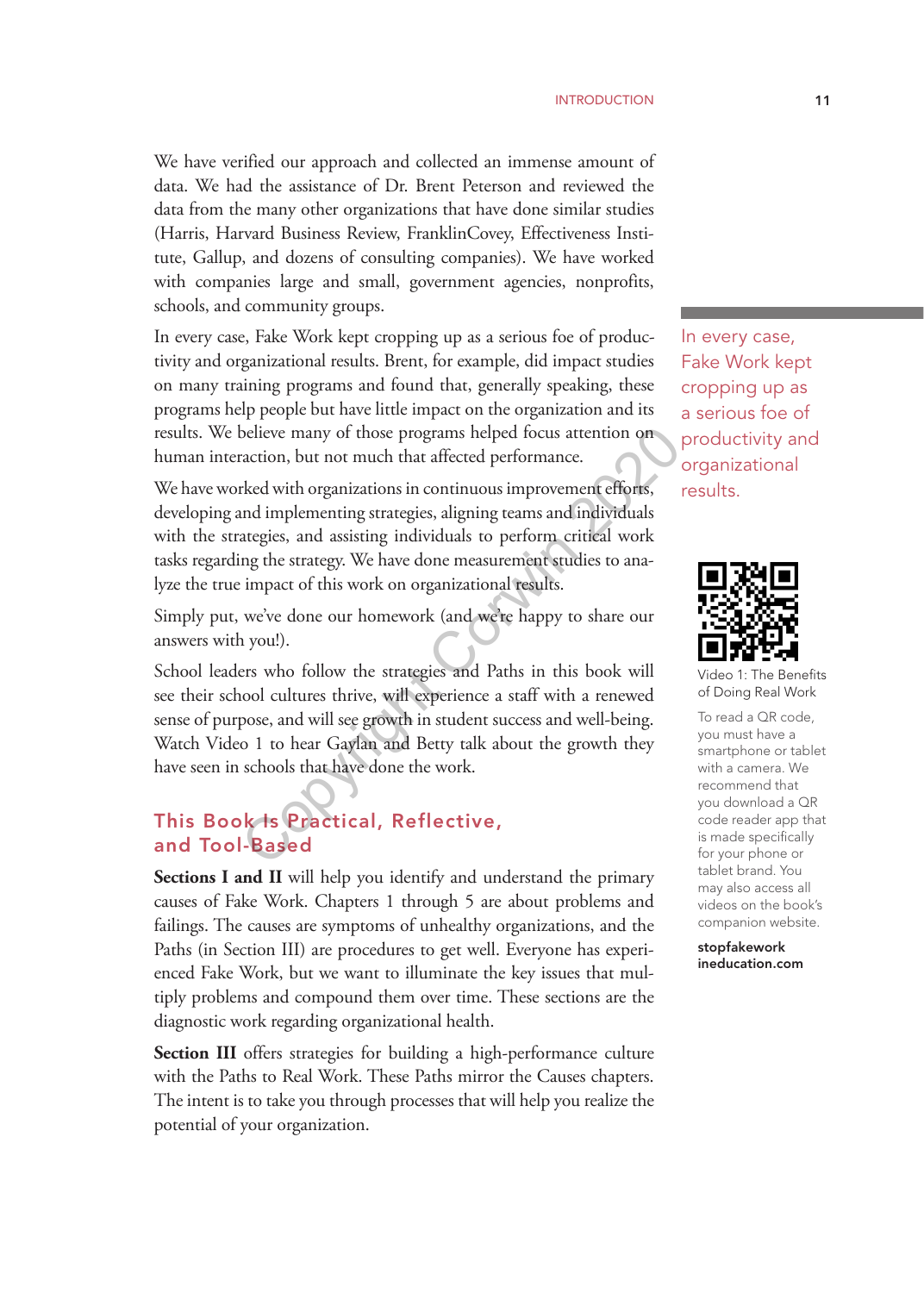The objectives of each Path are the same:

#### Figure 0.3 The 5 Pillars That Support the Paths to Real Work

- 1. Build a high-performance culture.
- 2. Prioritize strategic plans that focus on ambitious targets.
- 3. Adhere to the process for Real Work: "The Work Itself."
- 4. Embrace the "everyone a leader" type of leadership.
- 5. Ensure that your work is renewable and sustainable.

The model is the architecture of those processes, and the underpinnings of all the Paths are critical pillars of the processes (see Figure 0.3). We elaborate on the underpinnings throughout the book and help you see how they integrate with the processes—the Paths to Real Work—as we work through them step by step.

#### Figure 0.4 Fundamental Underpinnings of the Paths to Real Work



*Source:* Bridge image by Hannah Wilkinson.

Figure 0.4 represents the crucial values of these five fundamentals that are the pillars holding up the Paths to Real Work.

Every chapter in Section III contains processes, tools, and practical approaches for putting our ideas to work. However, the key is this: it's a process. That means it requires a step-by-step approach to establish a culture, develop strategies, align to those strategies, then execute them in daily tasks.

We know that school teams who take the time and make the commitment to journey through these Paths will see measurable results. Your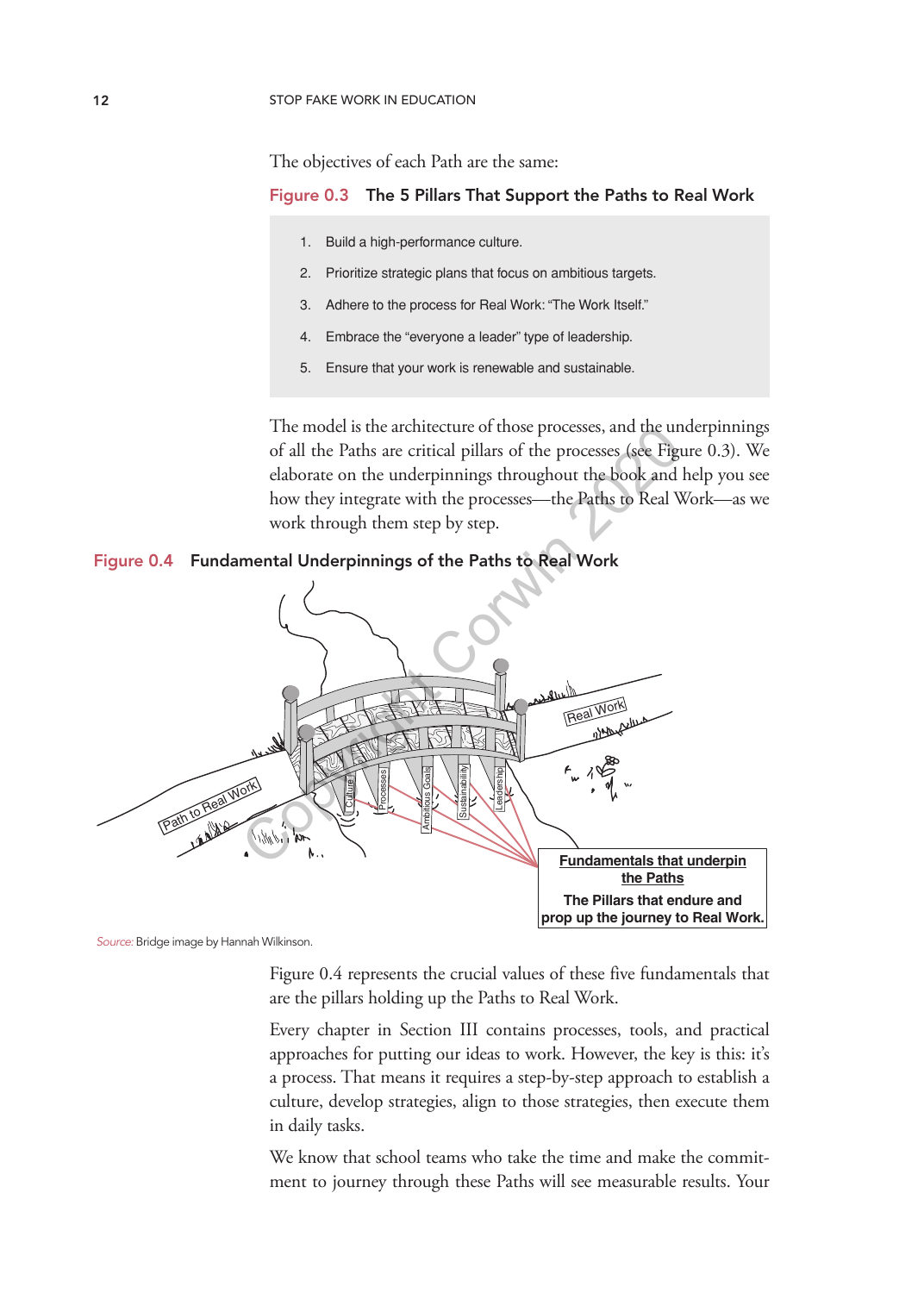teams will work together better than at any other time in their past. This will lead to the greater likelihood of success for more students.

# Take Advantage of the Benefits of the Book

The book is filled with activities to keep you participating actively and investing as an organization:

- 1. **Exercises:** These ask you to reflect on your organization, your team, and your own work. We hope you will read actively. Be a part of the discussion and the solution.
- 2. **Tools:** You will find many tools in the book and online at **stopfakeworkineducation.com**. These tools are meant to help you establish practices, create habits with your teams, and guide you through key thinking to accomplish a task.
- 3. **Charts:** In several of the Paths, you will find references to charts and, in some cases, samples of completed charts that we use for The Work Itself sessions. They help facilitate open discussions and transparency in those sessions. These charts are available on the website as well. of the model is a mean to you establish practices, create habits with your teams, guide you through key thinking to accomplish a task.<br> **Compute Corpush** controller and in some cases, samples of completed charts that use f
- 4. **Assessments:** The book includes some mini-assessments, but you will also find an extremely comprehensive assessment online.
- 5. **Steps:** Throughout the chapters, you will find step-by-step processes to help you break down a larger set of tasks into bitesized pieces. These processes may look daunting at first, but they are very practical and relatively easy to apply.
- 6. **Checklists:** You will find many checklists and tables that provide reminders of things to do and to note.

Our goal is to help you understand and apply proven practices that we know and use. Everything is meant to accommodate Real Work.

In addition to these benefits, readers also have access to the book's website, which will have even more resources to help you do the Real Work that needs to get done.

# The Book Comes From Our Converging Journeys From Diverse Roots to Common Paths

Our backgrounds are different in many ways, but have a lot of common roots. Right now, we see ourselves as change agents—hoping to improve, in any way, the lives of the educators we need, care about, and admire. We aren't naïve. We don't treat the issues simply or the stories We have a proven process that has provided extraordinary value to many organizations including many schools. Our process can help school districts and individual schools rethink, rebuild, and thrive.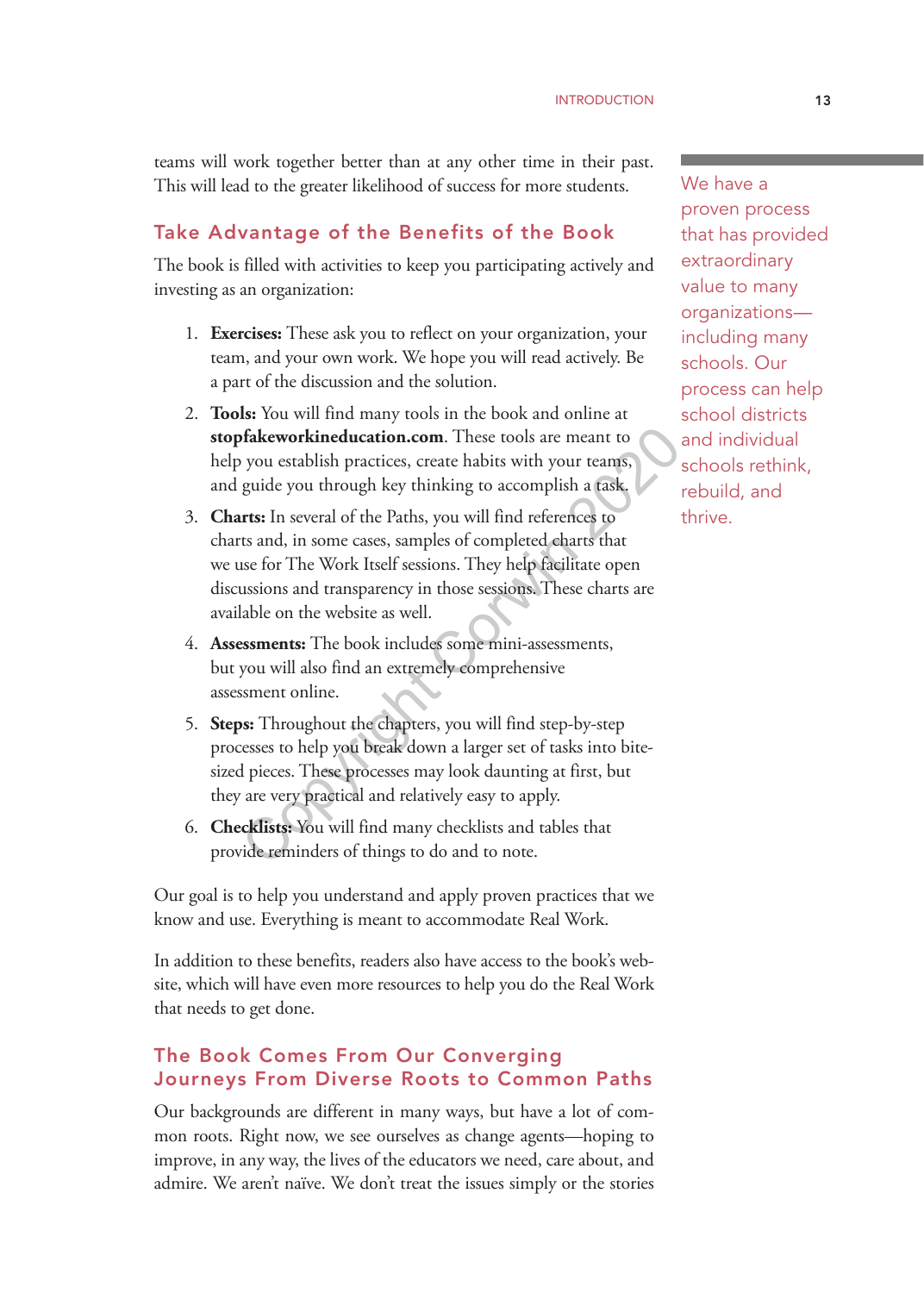without careful consideration. We want to understand the details and how they apply to bigger questions.

We know you need a level of courage to take this on. The system is built to resist change and maintain status quo. But we are optimists and dreamers. We believe that choosing a better way to work can make a significant change in your lives and in the organizations you serve and, most importantly, make significant impact on outcomes for students.

We come from rural backgrounds and families with a strong work ethic and big consequences for work not getting done—and done right. Work was linked to how people survive and thrive.

Without the planting, raising, and bailing of the hay, cows don't eat, and they don't give milk. Both of us still manage sizable gardens that keep us humble about all growth and the connections to things that matter.

**Gaylan,** an educator and consultant, writer and playwright, has been an uncomfortable intruder in the business world for over thirty years. He has loved the work—mostly in a role with educators and as an educator. And he has loved the learning demanded from the endless challenges grown of his ignorance.

The sheer volume of client experiences across America and in Europe, Africa, and Asia has taught him a thousand lessons about the need for people to do Real Work. He has grown more and more passionate about helping people align their work to strategic intent and to see the joy of doing work with clear intention that drives real results. While he has been involved in the work in this book for close to twenty-five years, in the last ten years, much of his work has concentrated in schools and he only wishes that had become a focus earlier because he loves working with educators. Gaylan co-authored a book about Fake Work several years ago, and he feels it did not go far enough and didn't focus on the specific needs of educators. whilout the planting, rassing, and bandled or the riay, cows completed the short of the solution and the connections to things **Gaylan**, an educator and consultant, writer and playwright. uncomfortable intruder in the busi

**Betty** has been an educator at every level: teacher, principal, director, and deputy superintendent. She has lived the world of public education for most of her life and knows this world very well. Although her career pathway led her to many districts, both rural and urban, and a position with a statewide organization, it was not by strategic design, but rather living life.

Having experienced a plethora of Fake Work throughout her career, she gained insights that led her to become a keen student of strategy and its impact on school culture. Now from the outside as a consultant, facilitator, and coach, she has been able to create some objective criteria for